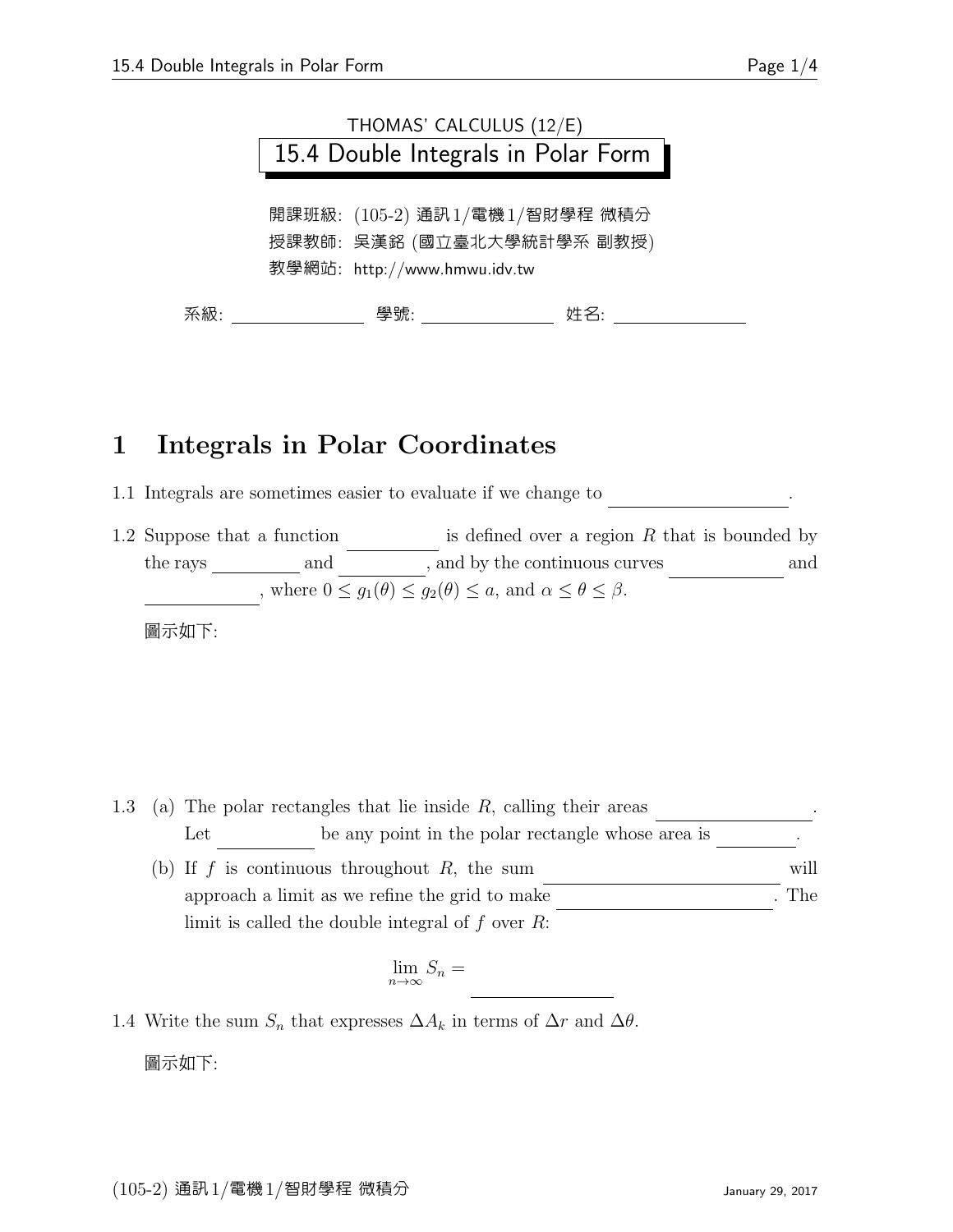- (a) Let the k<sup>th</sup> polar rectangle be  $\_\_\_\_\_\_\_\_\_\_\_\_\_\_\_\_\_\_\_\_\_\_\_\_\_\_\_\_\_\_\_\_\_\_\_\_$ of the inner and inner arcs bounding the kth polar rectangle  $\Delta A_k$ .
- (b) The area of a wedge-shaped sector of a circle having radius r and angle  $\theta$ :

 $\equiv$ 

2

2

 $\overline{\phantom{a}}$ 

2

f(r, etc.) and define

- 2 (c) The area of the circular sectors: Inner radius: 2 2 Outer radius:
- (d)  $A_k$  =area of large sector − area of small sector

.

(e) 
$$
S_n = \overline{\qquad \qquad \qquad \qquad \qquad \qquad \qquad \qquad \qquad \qquad \sum_{n \to \infty} S_n =
$$

1.5 The double integral of  $f$  over  $R$  is

=

$$
\iint\limits_R f(r,\theta) \ dA =
$$

1.6 The area of a closed and bounded region R in the polar coordinate plane is

 $A =$ 

1.7 Changing Cartesian Integrals into Polar Integrals

$$
\iint\limits_R f(x,y) \ dx \ dy =
$$

where G denotes the same region of integration.

Ex. 1 . . . . . . . . . . . . . . . . . . . . . . . . . . . . . . . . . . . . . . . . . . . . . . . . . . . . (example2, p855)

Find the area enclosed by the lemniscate  $r^2 = 4 \cos 2\theta$ .

sol: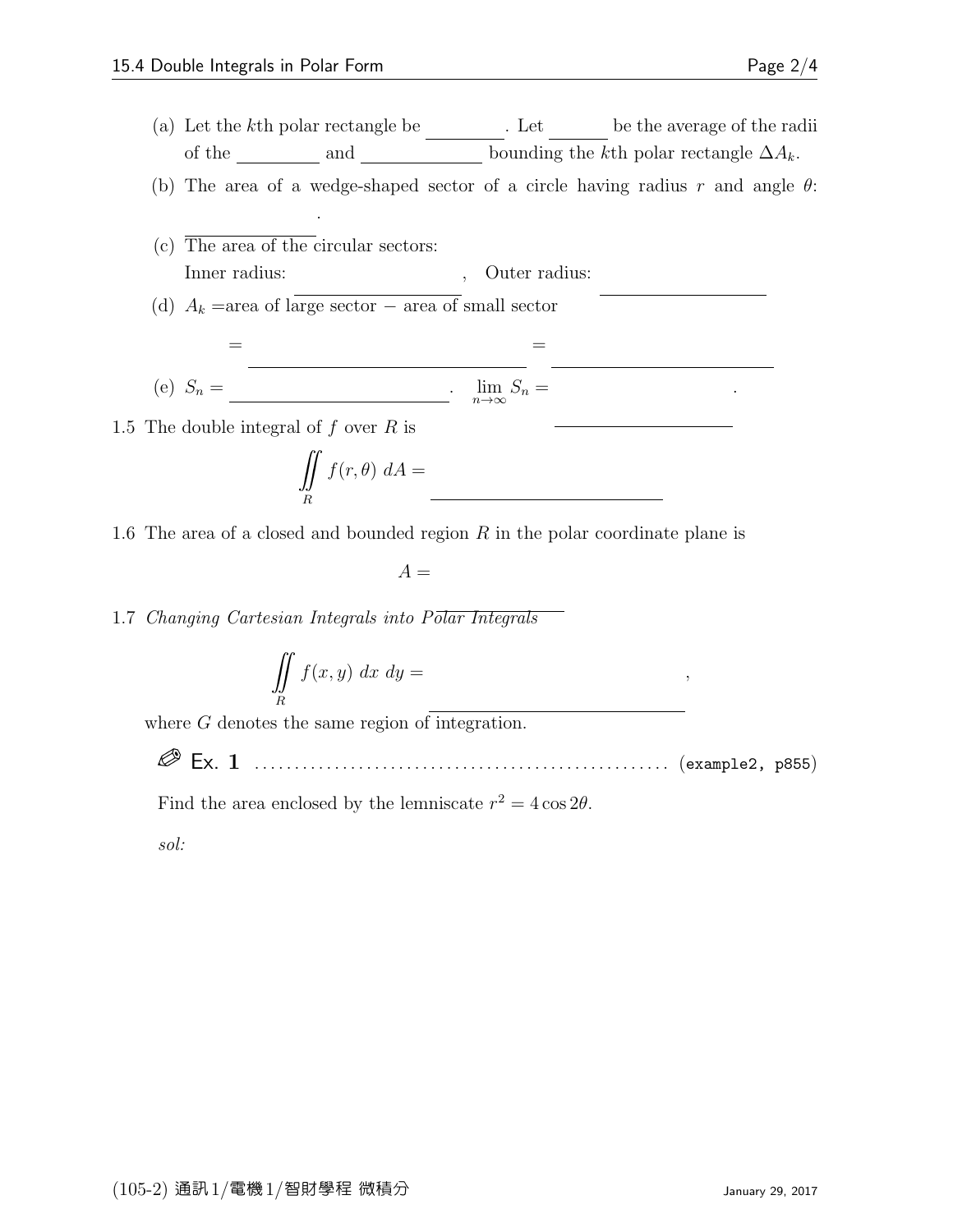sol:

 Ex. 3 . . . . . . . . . . . . . . . . . . . . . . . . . . . . . . . . . . . . . . . . . . . . . . . . . . . . (example4, p856) Evaluate - 1 0 - √ 1−x<sup>2</sup> 0 (x <sup>2</sup> + y 2 ) dy dx. sol:

Ex. 4 . . . . . . . . . . . . . . . . . . . . . . . . . . . . . . . . . . . . . . . . . . . . . . . . . . . . (example5, p856)

Find the volume of the solid region bounded above bby the paraboloid  $z = 9 - x^2 - y^2$ and below by the unit circle in the xy-plane.

sol: